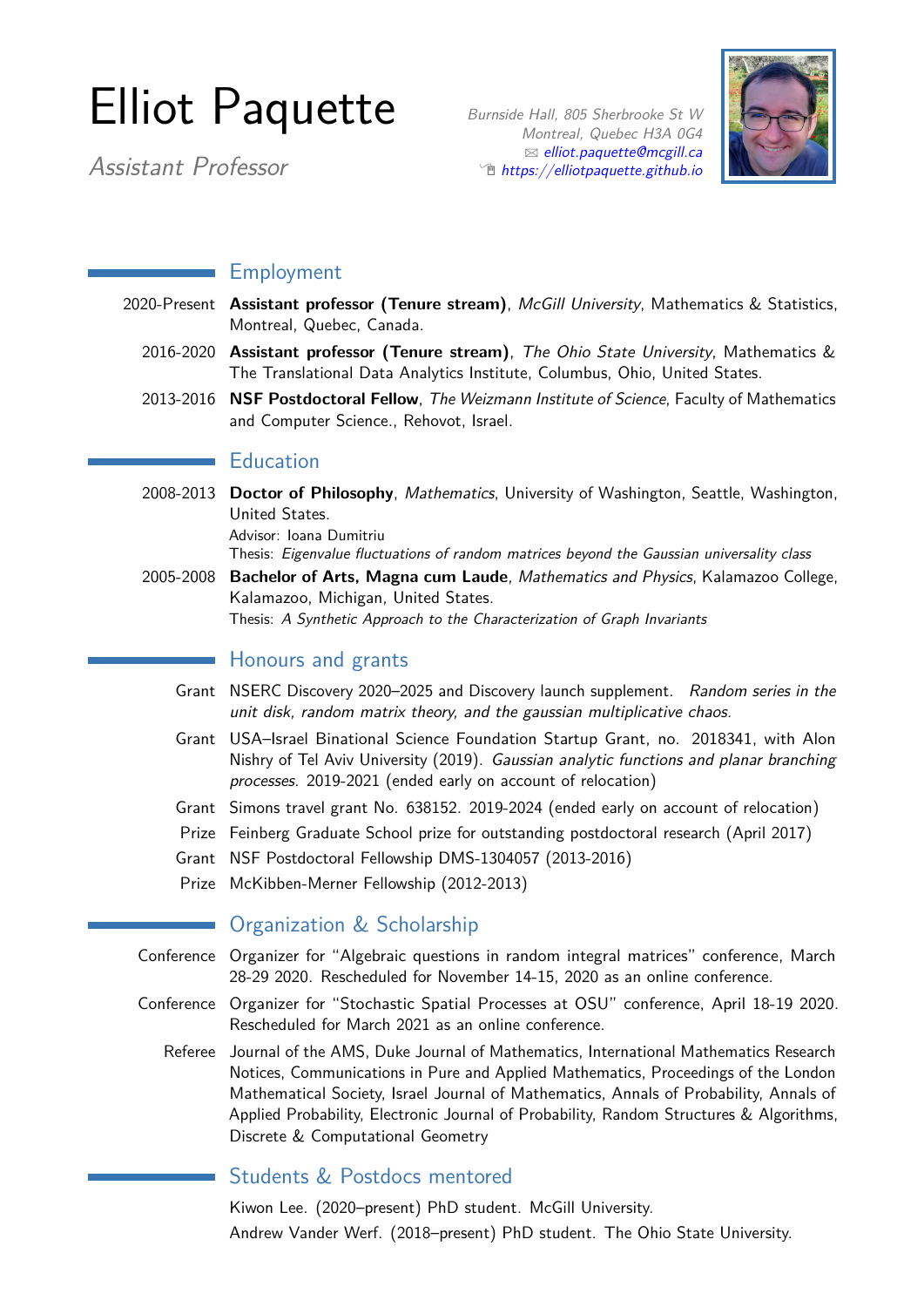## Publications

#### **Preprints**

2020 oJoseph Najnudel, Elliot Paquette, and Nick Simm. "Secular Coefficients and the Holomorphic Multiplicative Chaos". In: arXiv e-prints, arXiv:2011.01823 (Nov. 2020), 73pp. arXiv: [2011.01823 \[math.PR\]](https://arxiv.org/abs/2011.01823)

{ Gaultier Lambert and Elliot Paquette. "Strong approximation of Gaussian *β*-ensemble characteristic polynomials: the edge regime and the stochastic Airy function". In: arXiv e-prints, arXiv:2009.05003 (Sept. 2020), 76pp. arXiv: [2009.05003 \[math.PR\]](https://arxiv.org/abs/2009.05003)

{ Itai Benjamini, Yoav Krauz, and Elliot Paquette. "Anchored expansion of Delaunay complexes in real hyperbolic space and stationary point processes". In: arXiv e-prints, arXiv:2008.01063 (Aug. 2020), 27pp. arXiv: [2008.01063 \[math.PR\]](https://arxiv.org/abs/2008.01063)

{ Elliot Paquette and Thomas Trogdon. "Universality for the conjugate gradient and MINRES algorithms on sample covariance matrices". In:  $arXiv$  e-prints, arXiv:2007.00640 (July 2020), 42pp. arXiv: [2007.00640 \[math.NA\]](https://arxiv.org/abs/2007.00640)

{ Courtney Paquette, Bart van Merriënboer, Elliot Paquette, and Fabian Pedregosa. "Halting Time is Predictable for Large Models: A Universality Property and Average-case Analysis". In: arXiv e-prints, arXiv:2006.04299 (June 2020), 56pp. arXiv: [2006.04299](https://arxiv.org/abs/2006.04299) [\[math.OC\]](https://arxiv.org/abs/2006.04299)

{ Pascal Maillard and Elliot Paquette. "Interval fragmentations with choice: equidistribution and the evolution of tagged fragments". In: arXiv e-prints, arXiv:2006.16932 (June 2020), 37pp. arXiv: [2006.16932 \[math.PR\]](https://arxiv.org/abs/2006.16932)

{ Alon Nishry and Elliot Paquette. "Gaussian analytic functions of bounded mean oscillation". In: arXiv e-prints, arXiv:2002.00804 (Feb. 2020), 33pp. arXiv: [2002.](https://arxiv.org/abs/2002.00804) [00804 \[math.CV\]](https://arxiv.org/abs/2002.00804)

{ Gaultier Lambert and Elliot Paquette. "Strong approximation of Gaussian betaensemble characteristic polynomials: the hyperbolic regime". In:  $arXiv$  e-prints, arXiv:2001.09042 (Jan. 2020), 65pp. arXiv: [2001.09042 \[math.PR\]](https://arxiv.org/abs/2001.09042)

{ Matthew Kahle, Elliot Paquette, and Érika Roldán. "The fundamental group of 2-dimensional random cubical complexes". In: arXiv e-prints, arXiv:2001.07812 (Jan. 2020), 25pp. arXiv: [2001.07812 \[math.CO\]](https://arxiv.org/abs/2001.07812)

- $2019$   $\circ$  Matías Carrasco, Pablo Lessa, and Elliot Paquette. "On the speed of distance stationary sequences". In: arXiv e-prints, arXiv:1912.12523 (Dec. 2019), 27pp. arXiv: [1912.12523 \[math.PR\]](https://arxiv.org/abs/1912.12523)
- 2018  $\circ$  Andrew Newman and Elliot Paquette. "The integer homology threshold in  $Y_d(n, p)$ ". In: arXiv e-prints, arXiv:1808.10647 (Aug. 2018), arXiv:1808.10647. arXiv: [1808.](https://arxiv.org/abs/1808.10647) [10647 \[math.CO\]](https://arxiv.org/abs/1808.10647)

#### Publications

2020  $\circ$  Anirban Basak, Elliot Paquette, and Ofer Zeitouni. "Spectrum of random perturbations of Toeplitz matrices with finite symbols". In: Trans. Amer. Math. Soc. 373.7, arXiv:1812.06207 (2020), pp. 4999-5023. DOI: [10.1090/tran/8040](https://doi.org/10.1090/tran/8040). arXiv: [1812.06207 \[math.PR\]](https://arxiv.org/abs/1812.06207)

{ Hoi H. Nguyen and Elliot Paquette. "Surjectivity of near-square random matrices". In: Combinatorics, Probability and Computing 29.2, arXiv:1802.00001 (2020), pp. 267– 292. doi: [10.1017/S0963548319000348](https://doi.org/10.1017/S0963548319000348). arXiv: [1802.00001 \[math.ST\]](https://arxiv.org/abs/1802.00001)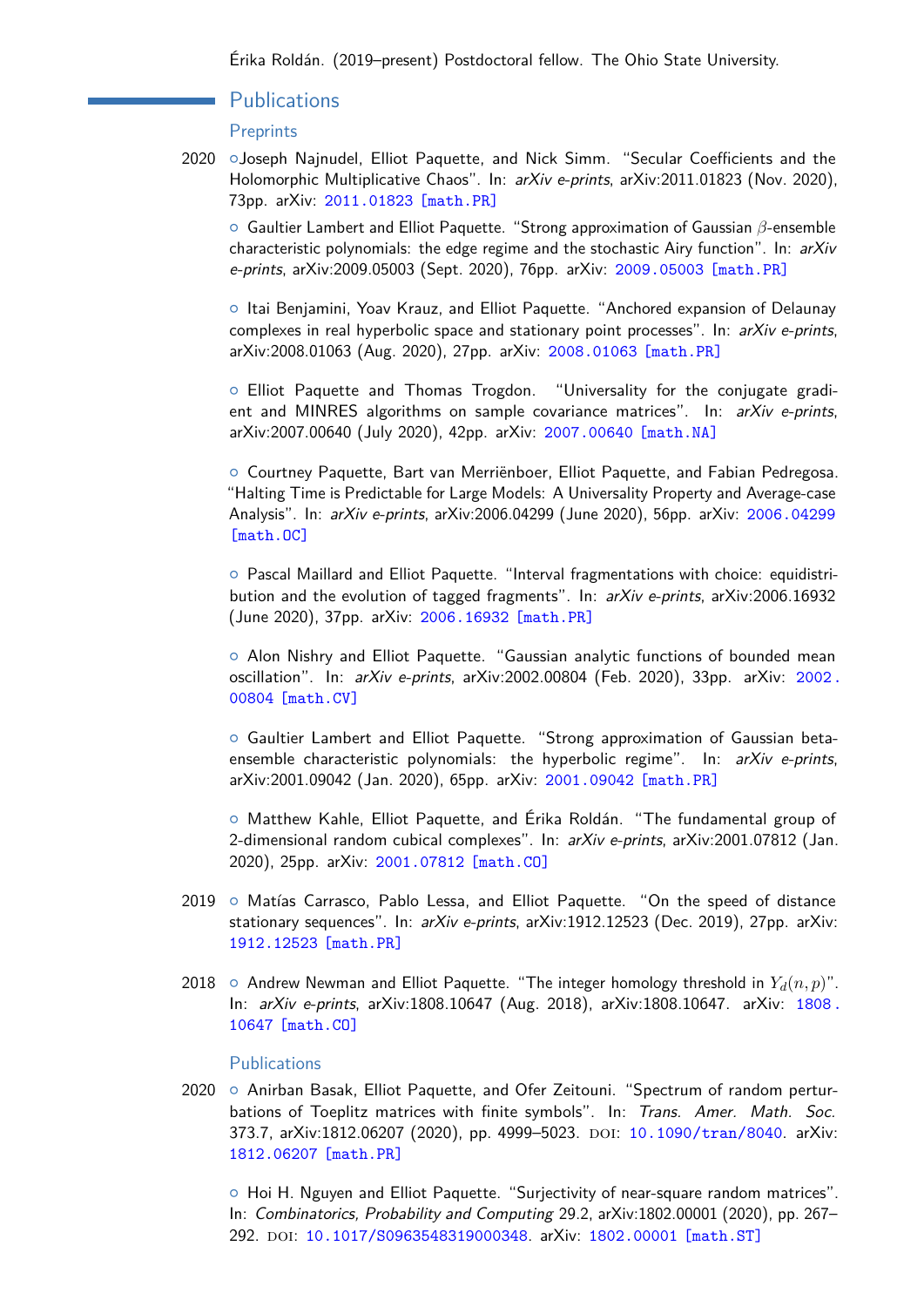2019 o Anirban Basak, Elliot Paquette, and Ofer Zeitouni. "Regularization of non-normal matrices by Gaussian noise - the banded Toeplitz and twisted Toeplitz cases". In: Forum Math. Sigma 7 (Nov. 2017), Paper No. e3, 72. DOI: [10.1017/fms.2018.29](https://doi.org/10.1017/fms.2018.29). eprint: [1712.00042](http://1712.00042) (math.PR)

{ Christopher Hoffman, Matthew Kahle, and Elliot Paquette. "Spectral Gaps of Random Graphs and Applications". In: International Mathematics Research Notices (May 2019). DOI: [10.1093/imrn/rnz077](https://doi.org/10.1093/imrn/rnz077). eprint: [1201.0425](http://1201.0425)

 $2018$   $\circ$  Elliot Paquette. "Distributional Lattices on Riemannian symmetric spaces". In: Unimodularity in randomly generated graphs. Vol. 719. Contemp. Math. Amer. Math. Soc., Providence, RI, 2018, pp. 63-84. DOI: [10.1090/conm/719/14470](https://doi.org/10.1090/conm/719/14470). arXiv: [1707.00308 \[math.PR\]](https://arxiv.org/abs/1707.00308)

{ Diane Holcomb and Elliot Paquette. "The maximum deviation of the *Sine<sup>β</sup>* counting process". In: Electron. Commun. Probab. 23 (2018), 13 pp. doi: [doi:10.1214/18-](https://doi.org/doi:10.1214/18-ECP149) [ECP149](https://doi.org/doi:10.1214/18-ECP149). eprint: [1801.08989](http://1801.08989)

{ Itai Benjamini, Elliot Paquette, and Joshua Pfeffer. "Anchored expansion, speed and the Poisson–Voronoi tessellation in symmetric spaces". In: Annals of Probability 46.4 (July 2018), pp. 1917–1956. doi: [10.1214/17-AOP1216](https://doi.org/10.1214/17-AOP1216). arXiv: [1409.4312](https://arxiv.org/abs/1409.4312) [\[math.PR\]](https://arxiv.org/abs/1409.4312)

{ Gaultier Lambert and Elliot Paquette. "The law of large numbers for the maximum of almost Gaussian log-correlated fields coming from random matrices". In: Probability Theory and Related Fields (Feb. 2018), pp. 1-53. DOI: [10.1007/s00440-018-0832-](https://doi.org/10.1007/s00440-018-0832-2) [2](https://doi.org/10.1007/s00440-018-0832-2). arXiv: [1611.08885 \[math.PR\]](https://arxiv.org/abs/1611.08885)

{ Ioana Dumitriu and Elliot Paquette. "Spectra of Overlapping Wishart Matrices and the Gaussian Free Field". In: Random Matrix Theory and Applications 7.02 (2018). DOI: [doi:10.1142/S201032631850003X](https://doi.org/doi:10.1142/S201032631850003X). arXiv: [1410.7268 \[math.PR\]](https://arxiv.org/abs/1410.7268)

○ Elliot Paquette and Ofer Zeitouni. "The maximum of the CUE field". In: International Mathematics Research Notices 2018.16 (2018), pp. 5028-5119. DOI: [10.1093/imrn/](https://doi.org/10.1093/imrn/rnx033) [rnx033](https://doi.org/10.1093/imrn/rnx033). arXiv: [1602.08875 \[math.PR\]](https://arxiv.org/abs/1602.08875)

 $2017$   $\circ$  Elliot Paquette and Ofer Zeitouni. "Extremal eigenvalue correlations in the GUE minor process and a law of fractional logarithm". In: The Annals of Probability 45.6A (2017), pp. 4112-4166. DOI: doi: 10.1214/16-A0P1161. arXiv: 1505.05627 [\[math.PR\]](https://arxiv.org/abs/1505.05627)

{ Elliot Paquette and Younghwan Son. "Birkhoff sum fluctuations in substitution dynamical systems". In: Ergodic Theory and Dynamical Systems (2017), pp. 1–35. DOI: [doi:10.1017/etds.2017.83](https://doi.org/doi:10.1017/etds.2017.83). arXiv: [1505.01428 \[math.DS\]](https://arxiv.org/abs/1505.01428)

{ Christopher Hoffman, Matthew Kahle, and Elliot Paquette. "The threshold for integer homology in random d-complexes". In: Discrete & Computational Geometry 57.4 (2017), pp. 810-823. DOI: [10.1007/s00454-017-9863-1](https://doi.org/10.1007/s00454-017-9863-1). arXiv: [1308.6232](https://arxiv.org/abs/1308.6232) [\[math.AT\]](https://arxiv.org/abs/1308.6232)

- 2016  $\circ$  Pascal Maillard and Elliot Paquette. "Choices and intervals". In: Israel J. Math. 212.1 (2016), pp. 337-384. DOI: [10.1007/s11856-016-1289-6](https://doi.org/10.1007/s11856-016-1289-6). eprint: [1402.3931](http://1402.3931)
- 2015 o Ohad Noy Feldheim, Elliot Paquette, and Ofer Zeitouni. "Regularization of nonnormal matrices by Gaussian noise". In: Int. Math. Res. Not. IMRN 18 (2015), pp. 8724-8751. DOI: [10.1093/imrn/rnu213](https://doi.org/10.1093/imrn/rnu213). eprint: [1404.3491](http://1404.3491)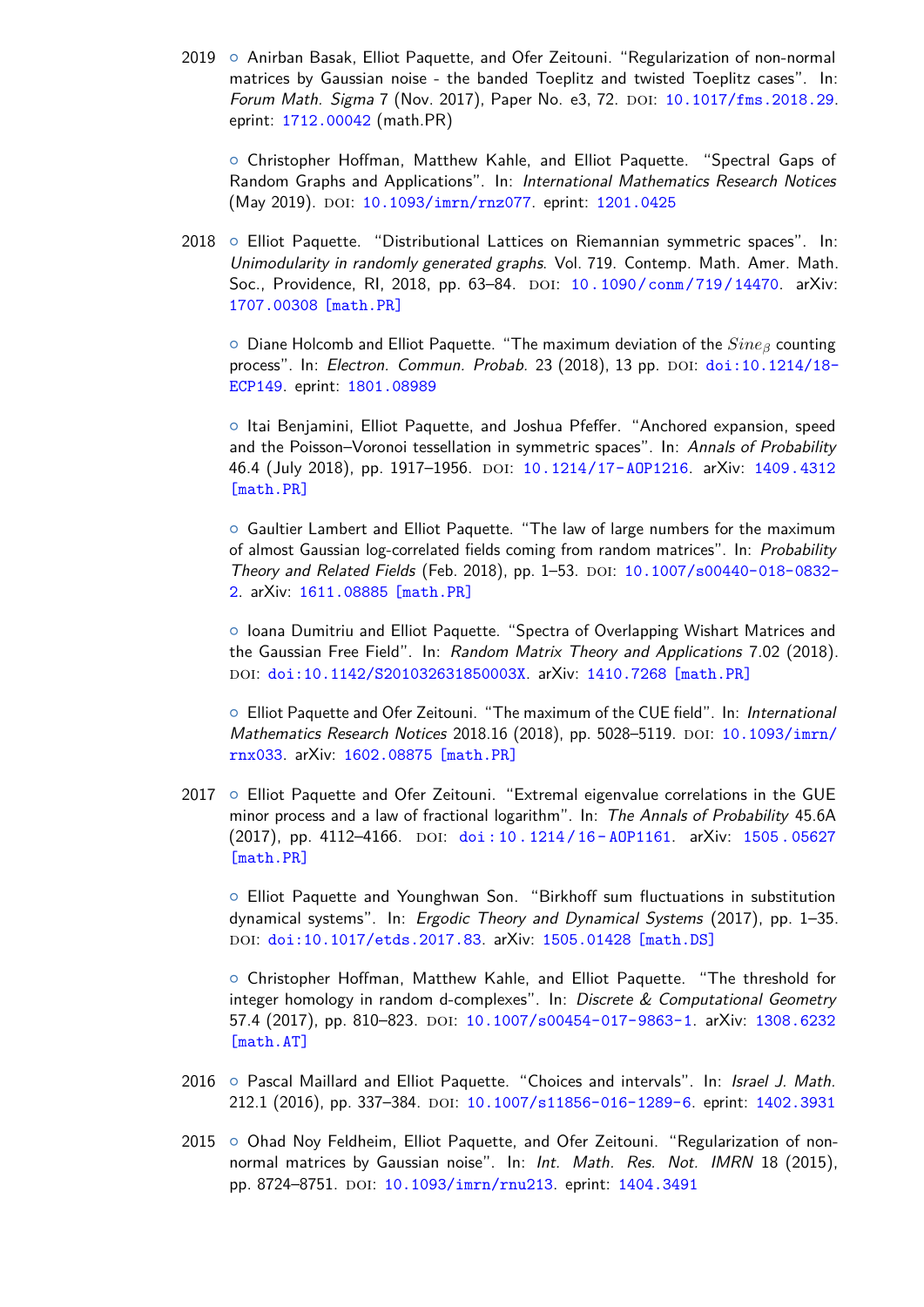{ Yury Malyshkin and Elliot Paquette. "The power of choice over preferential attachment". In: ALEA Lat. Am. J. Probab. Math. Stat. 12.2 (2015), pp. 903–915. eprint: [1311.1091](http://1311.1091)

- $2014 \circ$  Yury Malyshkin and Elliot Paquette. "The power of choice combined with preferential attachment". In: Electron. Commun. Probab. 19 (2014), no. 44, 13. DOI: [10.1214/](https://doi.org/10.1214/ECP.v19-3461) [ECP.v19-3461](https://doi.org/10.1214/ECP.v19-3461). eprint: [1403.4301](http://1403.4301)
- 2013 o Ioana Dumitriu, Tobias Johnson, Soumik Pal, and Elliot Paquette. "Functional limit theorems for random regular graphs". In: Probab. Theory Related Fields 156.3-4 (2013), pp. 921-975. DOI: [10.1007/s00440-012-0447-y](https://doi.org/10.1007/s00440-012-0447-y). eprint: [1109.4094](http://1109.4094)
- 2012 o Ioana Dumitriu and Elliot Paquette. "Global fluctuations for linear statistics of  $β$ -Jacobi ensembles". In: Random Matrices Theory Appl. 1.4 (2012), p. 60. DOI: [10.1142/S201032631250013X](https://doi.org/10.1142/S201032631250013X). eprint: [1203.6103](http://1203.6103)
- $2010$   $\circ$  Tamás Keleti and Elliot Paquette. "The trouble with von Koch curves built from *n*-gons". In: Amer. Math. Monthly 117.2 (2010), pp. 124–137. DOI: [10.4169/](https://doi.org/10.4169/000298910X476040) [000298910X476040](https://doi.org/10.4169/000298910X476040)
- $2009$   $\circ$  Elliot Paquette and Christopher Seaton. "The index of a vector field on an orbifold with boundary". In: *Involve* 2.2 (2009), pp. 161-175. DOI: [10.2140/involve.2009.](https://doi.org/10.2140/involve.2009.2.161) [2.161](https://doi.org/10.2140/involve.2009.2.161). eprint: [0806.2113](http://0806.2113)

#### Other articles

{ Matías Carrasco, Pablo Lessa, and Elliot Paquette. "A Furstenberg type formula for the speed of distance stationary sequences". In: submitted (Oct. 2017). arXiv: [1710.00733 \[math.PR\]](https://arxiv.org/abs/1710.00733)

{ Diane Holcomb and Elliot Paquette. "Tridiagonal Models for Dyson Brownian Motion". In: submitted (July 2017). arXiv: [1707.02700 \[math.PR\]](https://arxiv.org/abs/1707.02700)

{ Tobias Johnson and Elliot Paquette. "Quantitative Small Subgraph Conditioning". In: ArXiv e-prints (July 2013). arXiv: [1307.4858 \[math.PR\]](https://arxiv.org/abs/1307.4858)

# Invited Talks Given (2015-present)

- December 2020  $\circ$  E. Paquette. The edge scaling limit of the Gaussian beta-ensemble characteristic polynomial. Séminaire MEGA (Matrices et graphes aléatoires). Institut Henri Poincaré.
- December 2020  $\circ$  E. Paquette. The edge scaling limit of the Gaussian beta-ensemble characteristic polynomial. University of Michigan seminar on integrable systems and random matrices.
	- October 2020 o E. Paquette. Random perturbations of non-normal matrices. Queen's university **colloquium.**
	- October 2020  $\circ$  E. Paquette. The threshold for simple–connectedness in hypercube percolation. AMS "Southeastern" special session on random discrete structures.
	- August 2020  $\circ$  P. Maillard and E. Paquette. On a class of interval fragmentations with interaction between the fragments. One world symposium 2020. Special session on branching and coalescing structures.
	- March 2020  $\circ$  E. Paquette. Random matrices and the Gaussian multiplicative chaos on the line. UCSD probability seminar. San Diego.

### January 2020  $\circ$  E. Paquette. Random matrices and the Gaussian multiplicative chaos on the line. AMS Joint Mathematics meeting. Special session on random matrices. Denver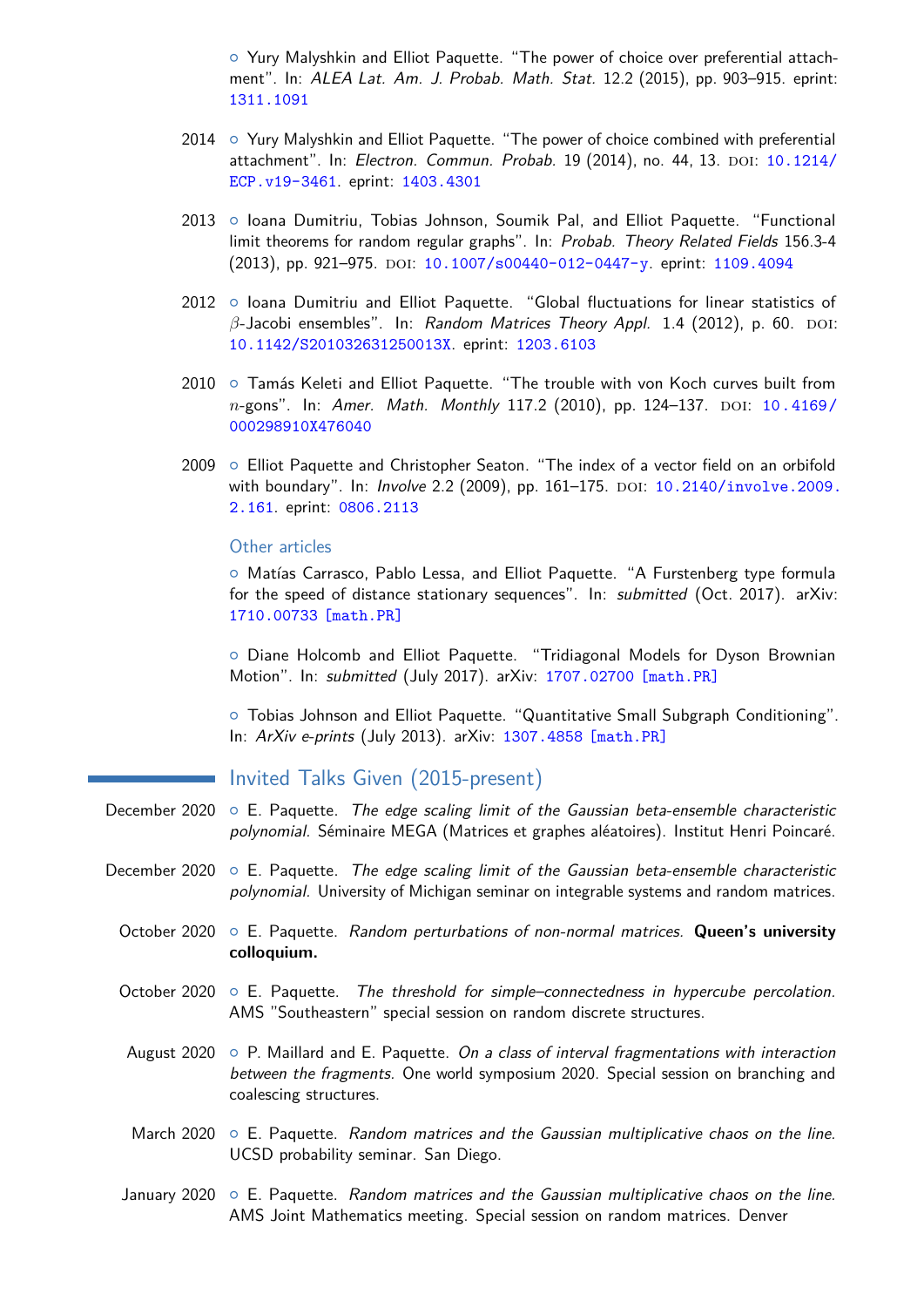- October 2019  $\circ$  E. Paquette. Random matrices and the Gaussian multiplicative chaos on the line. CRM probability seminar. Montreal
	- July 2019  $\circ$  E. Paquette. The characteristic polynomial of random matrices and the Gaussian multiplicative chaos. Random geometries and multifractality. International Instistute of Physics. Natal, Brazil
- February 2019  $\circ$  E. Paquette. The Gaussian analytic function is either bounded or covers the plane. Weizmann Institute Probability seminar.
- February 2019  $\circ$  E. Paquette. The characteristic polynomial of random matrices and the Gaussian multiplicative chaos. McGill University.
- January 2019  $\circ$  E. Paquette. Random matrix point processes via stochastic processes, UC Irvine Probability Seminar,
- November 2018  $\circ$  E. Paquette. Distributional approximation of the characteristic polynomial of a Gaussian beta-ensemble, Cincinnati Symposium on Probability Theory, University of Cincinnati
	- October 2018  $\circ$  E. Paquette. Distributional approximation of the characteristic polynomial of a Gaussian beta-ensemble, Courant Probability Seminar, NYU
	- October 2018  $\circ$  E. Paquette. Distributional approximation of the characteristic polynomial of a Gaussian beta-ensemble, Wisconsin Probability Seminar, Madison
- September 2018 o E. Paquette. Random matrix point processes via stochastic processes, AMS Sectional Meeting, Newark Delaware
	- June 2018  $\circ$  E. Paquette. Distributional approximation of the characteristic polynomial of a Gaussian beta-ensemble, Gaussian Fields in Random Matrix Theory, Institute Mittag– Leffler
	- May 2018 o E. Paquette. Random matrix point processes via stochastic processes, Weizmann
	- May 2018  $\circ$  E. Paquette. Random matrix point processes via stochastic processes, Southeastern Probability Conference, Duke
	- April 2018  $\circ$  E. Paquette. Algebraic questions about combinatorial random matrices, AMS sectional meeting, Nashville
	- January 2018  $\circ$  E. Paquette. Perturbations of non-normal matrices, AMS sectional meeting, UC Riverside
- November 2017  $\circ$  E. Paquette. Choices and intervals, Georgia Tech Probability seminar
	- October 2017  $\circ$  E. Paquette. The law of large numbers for the maximum of the log-potential of random matrices, Northwestern University Probability seminar
		- July 2017 { E. Paquette. Tridiagonal models of *β*-Dyson Brownian motion, PCMI Summer Session 2017: Random matrices
		- March 2017 o E. Paquette. Perturbations of non-normal matrices, NYU Courant Probability seminar
	- February 2017  $\circ$  E. Paquette. The law of fractional logarithm of the GUE minor process, Michigan Probability seminar
	- February 2017  $\circ$  E. Paquette. Probability and spectra, Rabaden Lab, Columbia University